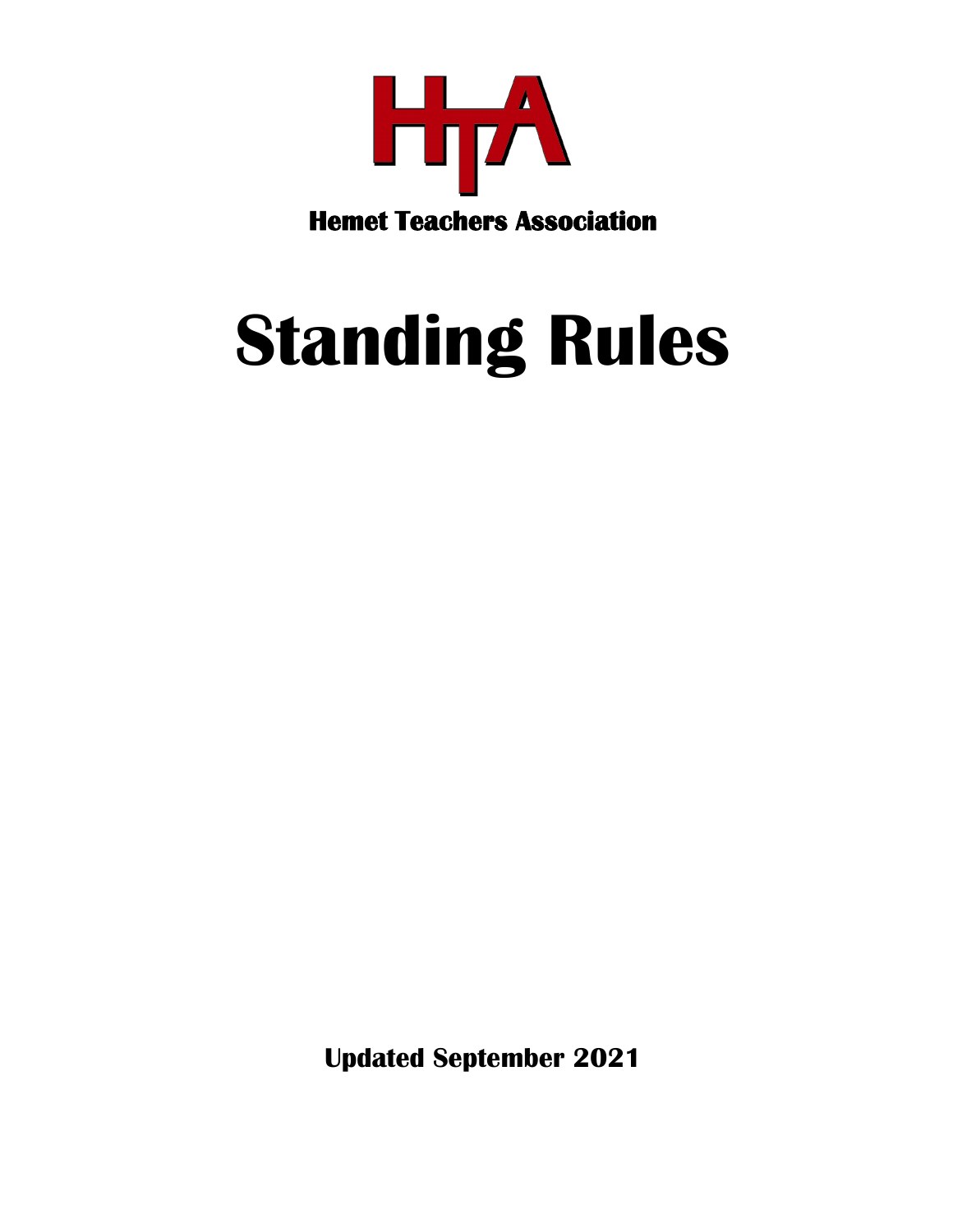# **Hemet Teachers Association Standing Rules Table of Contents**

| <b>STANDING RULES</b>                                                                                                                                              |  |
|--------------------------------------------------------------------------------------------------------------------------------------------------------------------|--|
| 006: Committee Policies<br>Catastrophic Leave, Elections, Insurance, Bylaws, Negotiations9-10<br>Organizing/Crisis, PAC, PAR, Policy, Special Ed, Retirement 10-11 |  |
| 007: Authorization of Delegates to Conventions and Special Meetings12                                                                                              |  |
|                                                                                                                                                                    |  |
|                                                                                                                                                                    |  |
|                                                                                                                                                                    |  |
|                                                                                                                                                                    |  |
|                                                                                                                                                                    |  |
|                                                                                                                                                                    |  |
|                                                                                                                                                                    |  |
|                                                                                                                                                                    |  |
| <b>APPENDIX A</b><br><b>APPENDIX B</b>                                                                                                                             |  |
|                                                                                                                                                                    |  |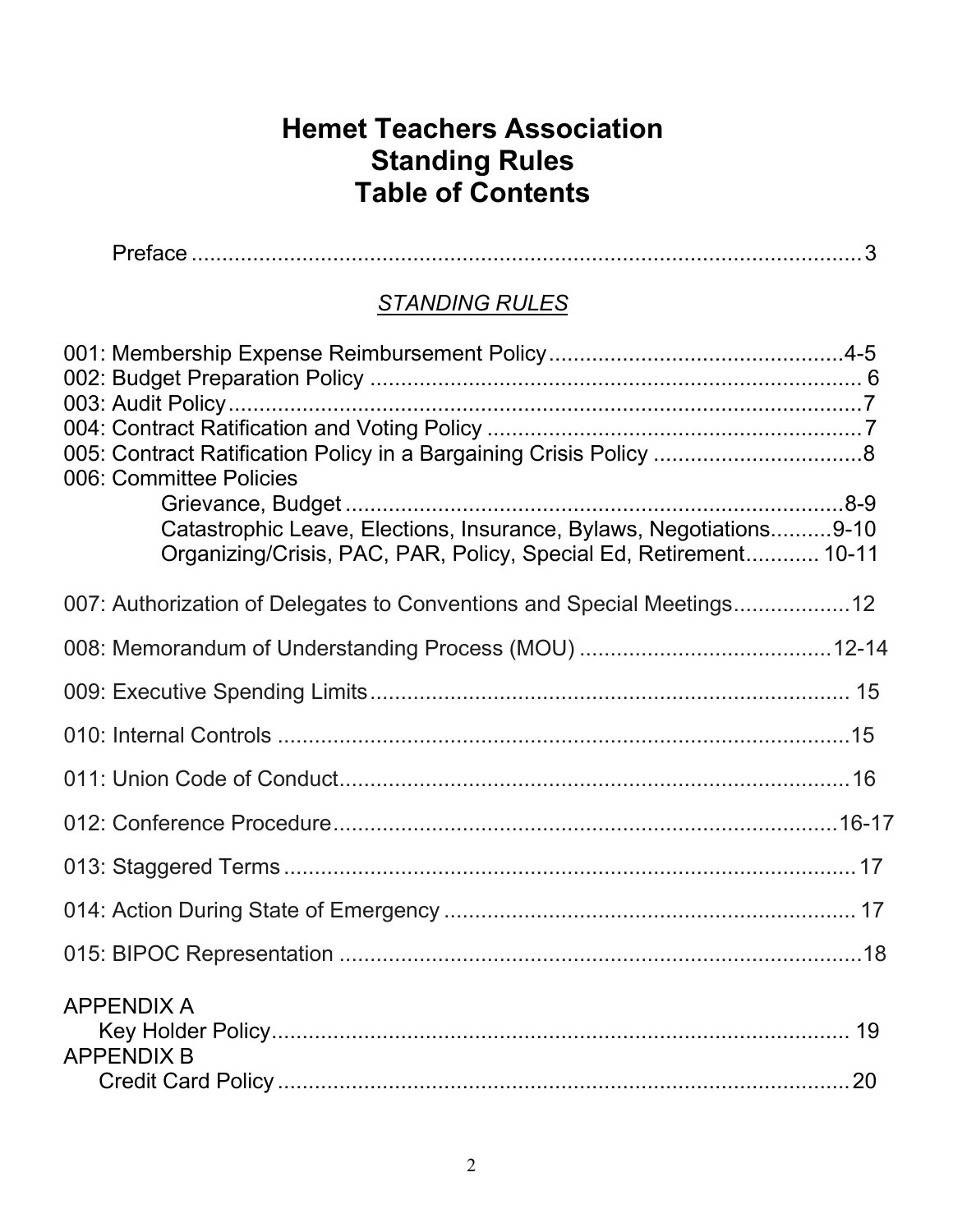# **Preface**

As per Robert's Rules of Order, the following should be followed when attempting to change/amend/suspend these rules:

1. Standing Rules contain only such rules are may be adopted without previous notice by a majority vote at any business meeting.

2. The vote on their adoption, or their amendment, before or after adoption, may be reconsidered.

3. At any meeting they may be suspended by a majority vote, or they may be amended or rescinded by a two-thirds (2/3) vote.

4. If notice of the proposed action was given at a previous meeting or in the call for this meeting (agenda), they may be amended or rescinded by a majority vote.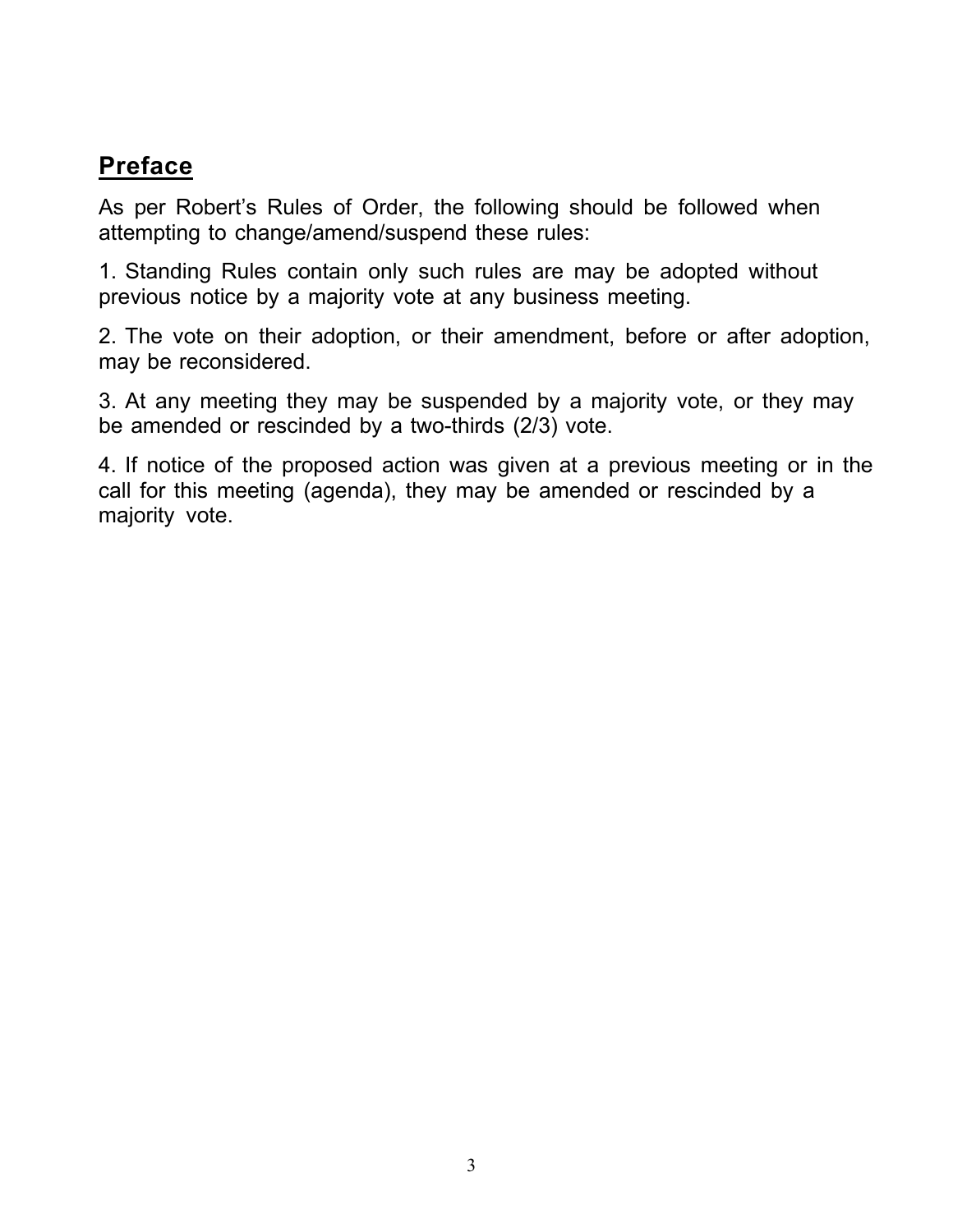# **Rule 001: Membership Expense Reimbursement Policy**

1.General Authorization. The rules governing the control and necessary expenses of representatives to the California State Council, members of Association committees, and other travel of members on business of the Association are authorized by the Executive Board and Representative Council as follows:

#### **a. Travel**

(1) PLANE: Actual, most economical coach fare (with receipt), up to two checked bags (with receipt). Prior approval must be obtained from HTA Treasurer for reimbursement for more than two checked bags or oversized overweight bags, while traveling by air.

(2) TRAIN OR BUS: Actual fare (with receipt).

(3) AUTO:

(a) The standard business mile rate as set by the Internal Revenue Service for transportation expenses. Mileage reimbursement cannot exceed the cost of coach plane fare.

(b) Mileage to and from the member's home airport at the standard business mileage rate as set by the Internal Revenue Service for transportation expenses.

(4) AIRPORT SHUTTLE: HTA will reimburse the cost of airport shuttles to and from the meeting site. Taxi fare shall be reimbursed only when no other form of transportation is available (with receipt).

 $(5)$  PARKING: Actual costs of airport parking and hotel parking (with receipt).

#### **b. Lodging**

 $(1)$  Members will be reimbursed up to, but not over, half the cost of the CTAnegotiated rate of a double occupancy hotel room, with copy of actual detailed hotel bill as receipt. When attending a non-CTA conference, members will be reimbursed for half the conference rate or a double-occupancy hotel room. In the rare event of not being able to secure a room at either the CTA-discount rate or the conference rate, approval for the additional expense must be obtained from the Executive Board **prior to conference attendance** if one wishes to be reimbursed at a higher rate. Those wishing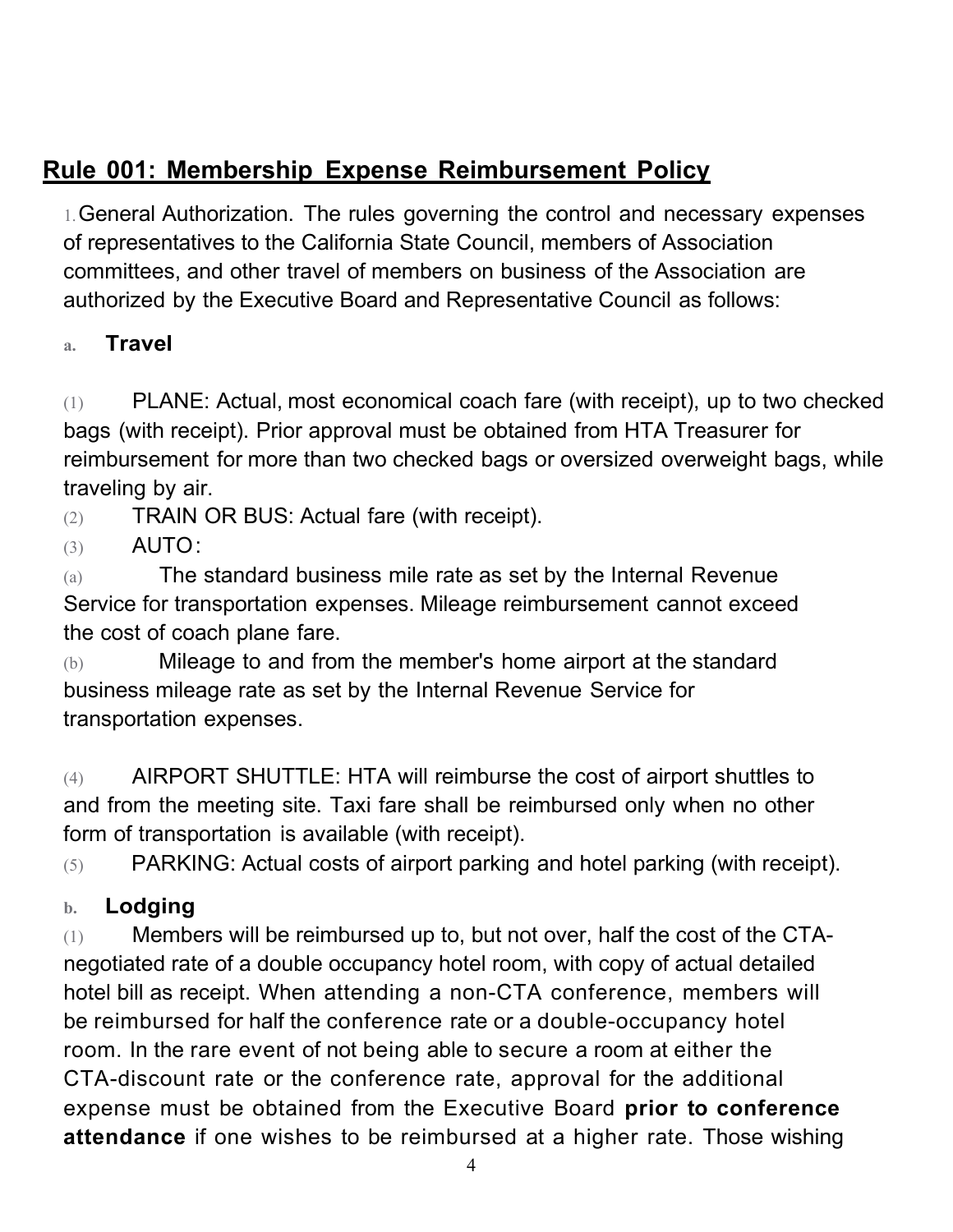a single room must pay the difference, except when there are extenuating circumstances which must be approved in advance. Circumstances may include but are not limited to the following: physically challenged or other medical reasons. A doctor's note can be utilized to validate medical need as documentation by the Executive Board to allow exceptions to the rule.

 $(2)$  Reimbursement for CTA contracted lodging, such as, NEA Regional Assembly will be compensated up to the highest CTA contracted rate for the cost of a double-occupancy hotel room including applicable taxes as long as hotel rate and other expenses accrued are not over the authorized cap allowed for HTA elected delegates with receipt of a copy of the actual detailed hotel rate.

 $(3)$  If travel by private car means an extra hotel or motel charge, such charge is not reimbursable.

(4) Personal charges such as laundry, valet,telephone calls, snacks, and entertainment are not reimbursable.

#### **c. Meals**

Actual amounts paid **including tax and tip** are not to exceed \$80.00 for any one day. For events where some meals are provided, a single meal is not to exceed \$40.00. **Itemized** receipts are required for all meals. There will be no reimbursement for meals that are provided with attendance to event. No alcoholic beverages will be considered for reimbursement.

Members representing HTA at State Council, National Council, conferences, trainings, or other Association business requiring reimbursement are required to present a report to the Representative Council verbally or in writing at the next scheduled Representative council meeting.

**Deadline for Filing Claims**. All claims must be filed within thirty days of the end of the event (conference, training, etc.) in which they are incurred. An additional thirty-day period may be granted for extenuating circumstances set forth in a letter of explanation and filed with the claim.

Claims filed more than sixty days after the end of the event (conference, training, etc.) in which they are incurred shall require approval by the Executive **Board**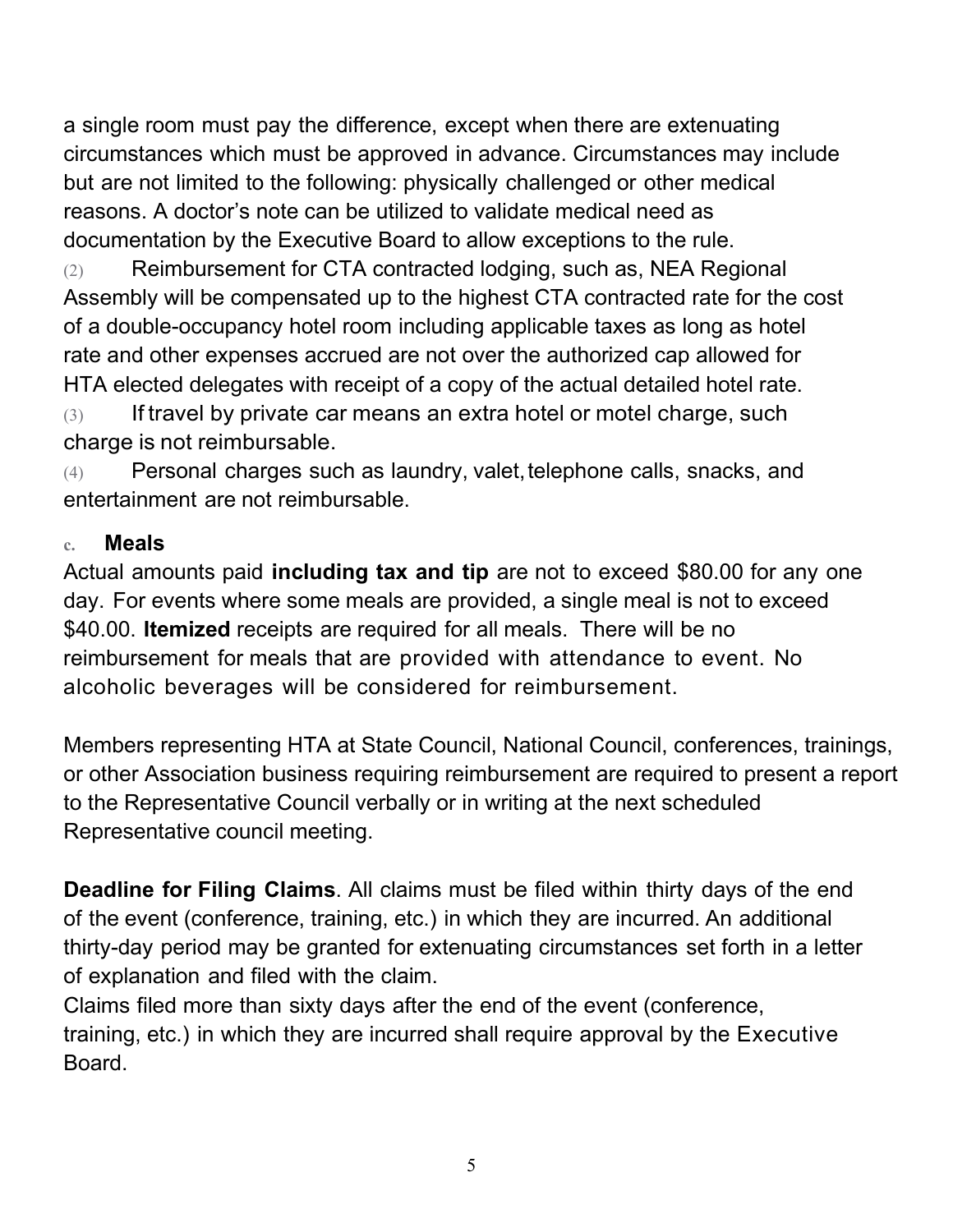Board approved 2012 Updated December, 2012 Updated December, 2015 Updated February, 2016 Updated March, 2016 Updated February, 2017 Updated February, 2018

# **RULE 002: Budget Preparation Policy**

The following general procedures and timelines shall be followed in preparation of the budget:

1. Dues Computation. The Executive Board shall release to the Budget Committee the computed dues figures for the following fiscal year at the February Representative Council Meeting.

2. Arbitration account funded at the rate of \$3.00 per FTE member, with ending-year balances carried over to the next fiscal year.

3. PAC account funded at the rate of \$10.00 per FTE member, with the ending-year balances carried over to the next fiscal year.

4. Draft Budget. The Budget Committee shall prepare and present a Draft Budget for the Executive Board in March. Discussion to take place in the April meeting. This budget shall reflect a projection of current program levels and all known or predictable cost increases.

5. Representative Council. The Budget Committee shall present the draft budget to the Representative Council in March. Discussion to take place in the April meeting.

6. Final Budget Recommendation. The Executive Board shall consider the results of the Representative Council discussion along with any other recommendations deemed appropriate, and shall make such adjustments to the Draft Budget as needed. The Final Budget proposal shall be presented with updates for adoption at the May Executive Board meeting and May Representative Council meeting.

Board Approved December, 2015

Updated October 2019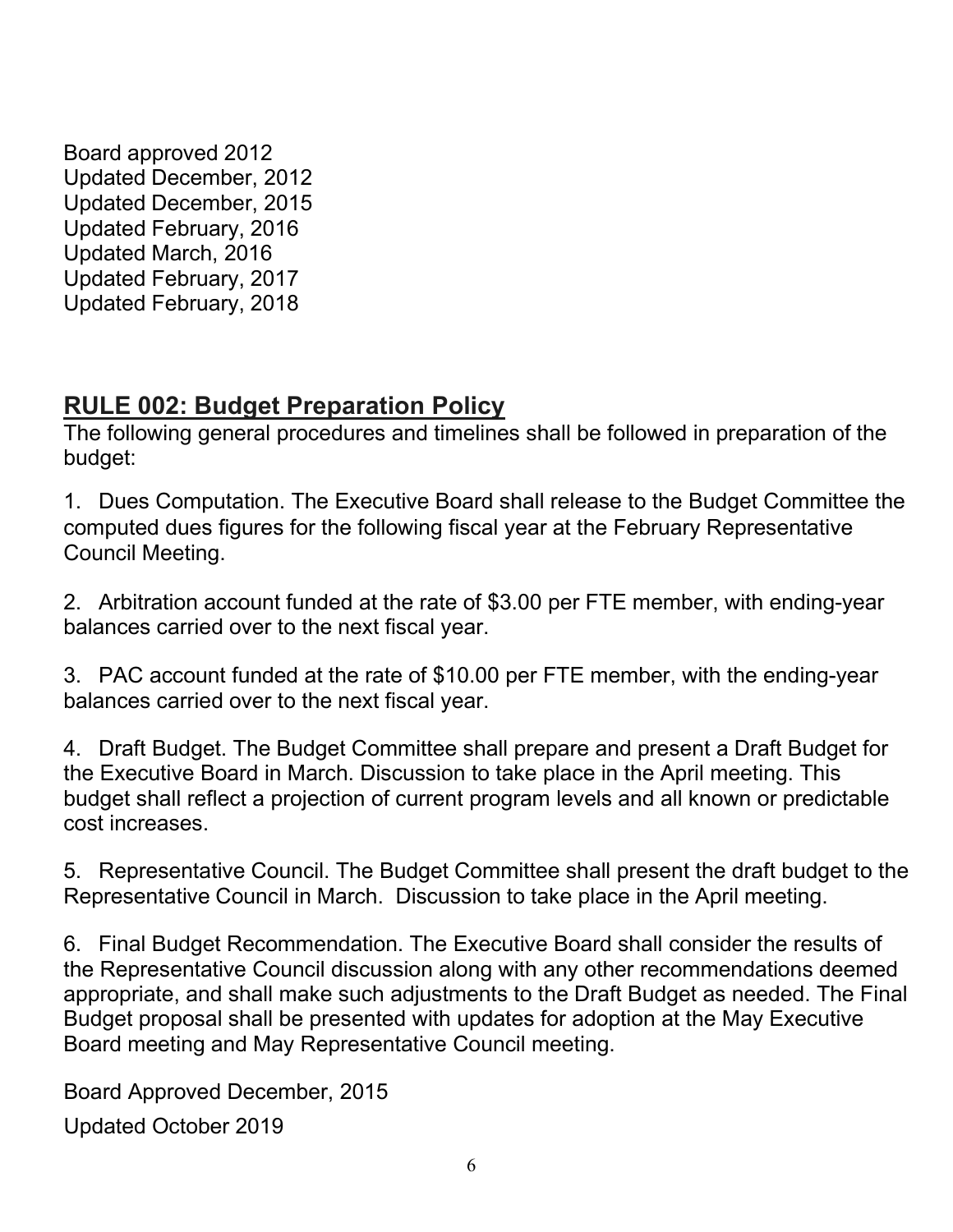# **RULE 003: Audit Policy**

1. Audit. The accounts and other financial records of the Association shall be audited annually by an independent certified public accountant or accounting firm, to be designated by the Executive Board.

Board Approved December, 2015

# **RULE 004: Contract Ratification and Voting Policy**

The following general procedures and timelines shall be followed in all voting instances:

1. New Contract Language Review. The Executive Board shall post new language on the HTA Website and alert members to review the new language through electronic mail, intra-district mail and/or social media, for review within one business day of a completion of negotiation.

2. Voting information dissemination. The Executive Board shall disseminate, through any means possible including, but not limited to, electronic mail, intra-district mailer, website, and social media, the locations, dates and times for voting on any matter including contract ratification.

3. Contract forum. The Executive Board shall require the Negotiations committee to present new contract language to general membership and answer questions from general membership at two locations, one within the Hemet Valley schools and one for outlying schools (located near Hamilton, Idyllwild or Cottonwood schools) or by virtual means at the Executive Board's discretion.

4. Voting opportunities. The Executive Board shall allow at least three (3) days for contract voting, one opportunity after each Contract Forum, and a third day for voting at the HTA Office itself.

**5.** Results. Vote counting for contract items will be done by the Executive Board after completion of the third day of balloting, and results disseminated through electronic mail and/or social media within one business day of vote tabulation. Vote counting for noncontract items shall be overseen by the Executive Board immediately after the close of the voting window and shall be disseminated by electronic mail and/or social media within one day of vote tabulation. The Elections committee chair will assist the Executive Board to ensure that all voting complies with the best practices for voting and elections as outlined in the CTA Elections Manual.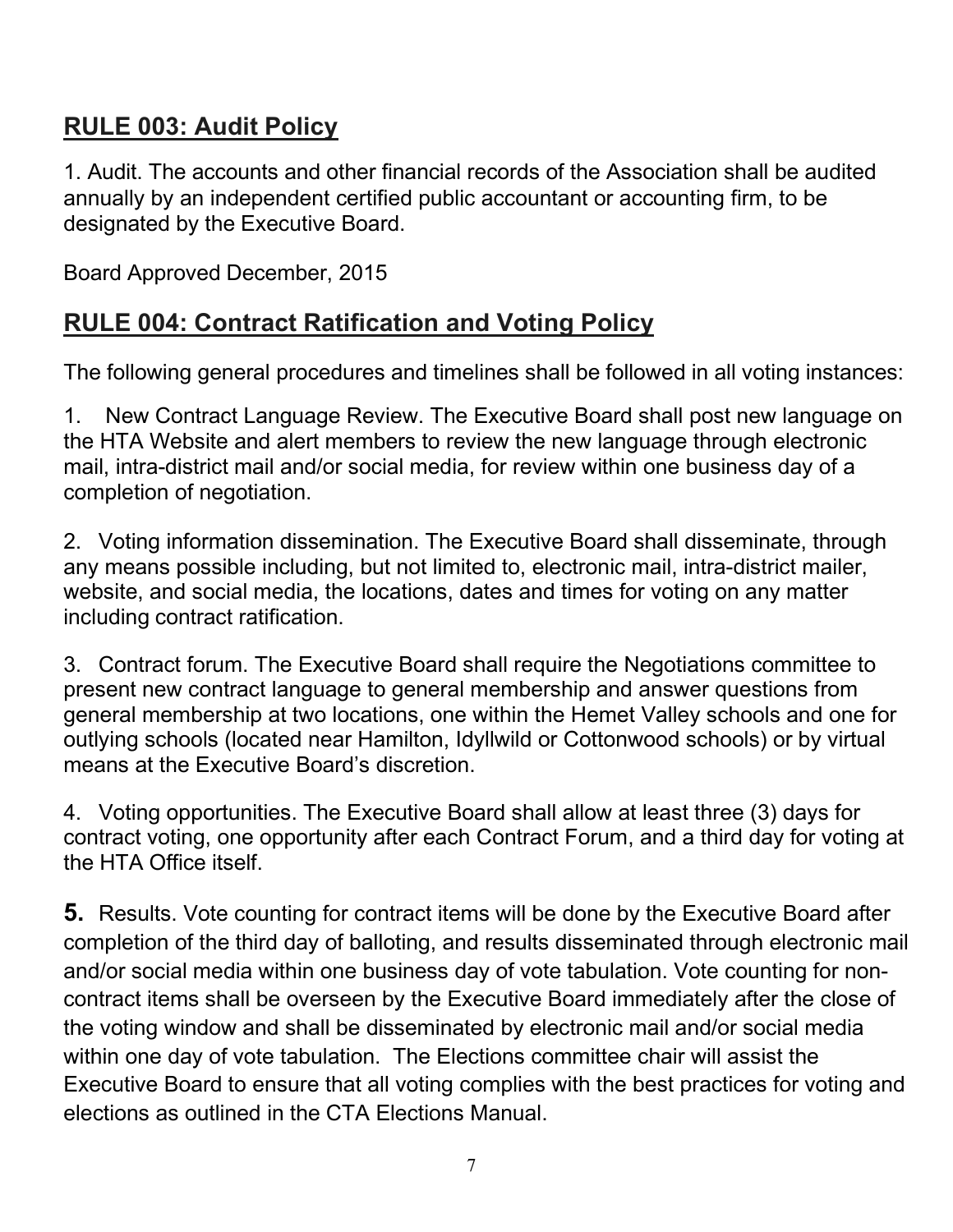Board Approved December, 2015

Updated February 2021

# **Rule 005: Contract Ratification in a Bargaining Crisis Policy**

1. The HTA Executive Officers recommend to the membership the following contract ratification procedure in a bargaining crisis as a standing rule to the bylaws:

a. The membership shall authorize the Executive Officers to establish the voting timeline and procedures should a tentative agreement be reached in Fact Finding or during the course of a resolution to a strike.

b. All unit members represented by HTA will be eligible to cast a ballot.

c. The decision to ratify or reject the tentative agreement shall be determined by the majority of ballots cast by eligible members.

2. The HTA Executive Officers recommend to the membership the following strike authorization procedure as a standing rule to the bylaws:

a. The membership authorizes the Executive Officers to call for a strike vote of the general membership.

b. The authorization will allow the HTA Executive Officers to conduct a strike vote of the membership if a fair settlement is not reached with the district.

c. The membership shall receive notification when the strike vote is to be conducted.

d. After votes are cast, the HTA Executive Officers will determine if there is a mandate to strike.

Board Approved 2014

# **Rule 006: Committee Policies**

#### **Grievance Committee**

The Grievance Committee shall consist of a Grievance Chair and at least three (3) members (representing elementary, middle, and secondary levels when possible). Every member will be represented by their local site representative upon request.

- 1. The duties of the Site Representatives shall be:
- a. To advise members in grievance processing at level I.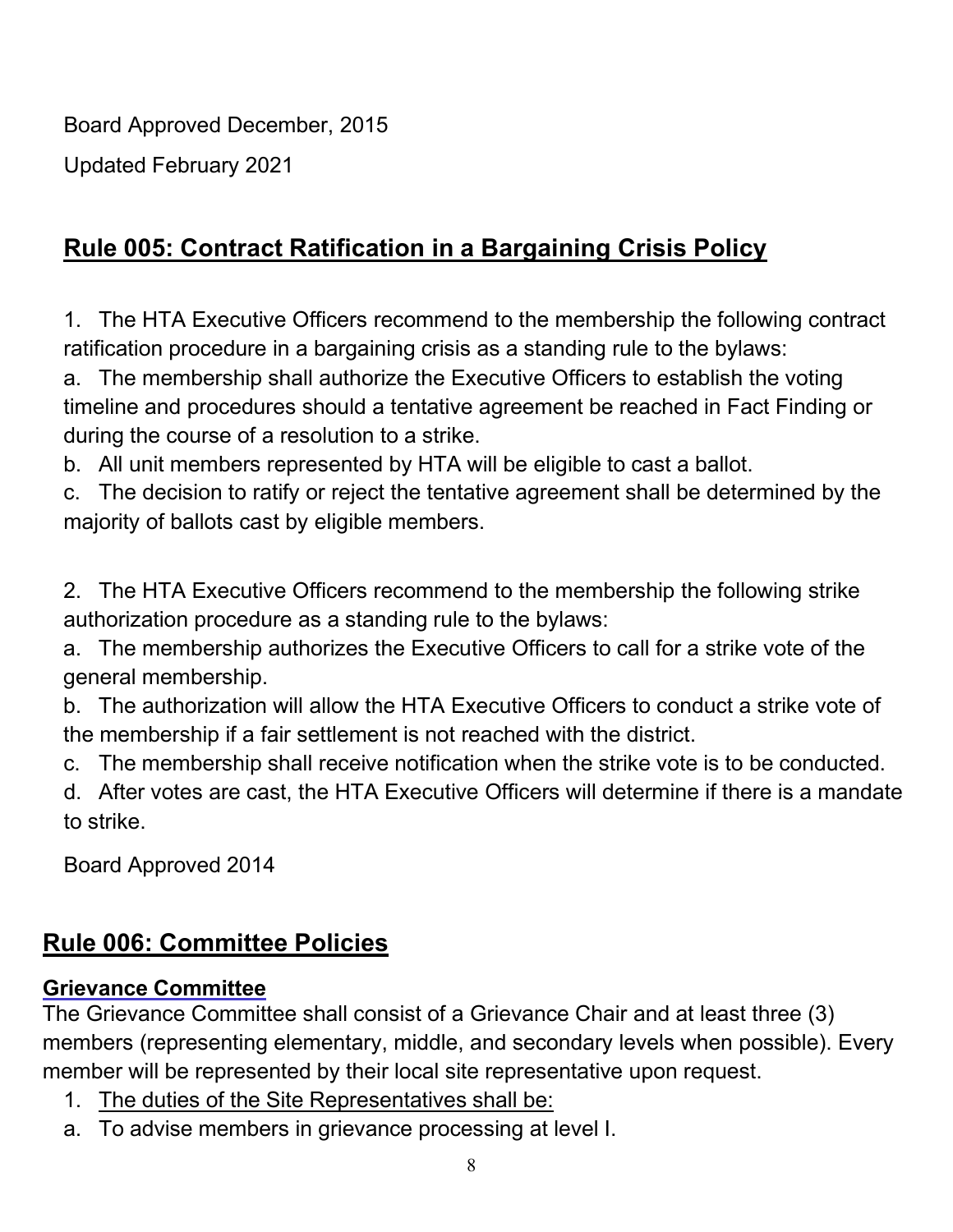- b. To provide grievance forms and resources.
- c. To act as teacher advocates and take an active role in managing member grievances.
- d. To forward summary information of level I records to the Grievance Committee.
- 2. The duties of the Grievance Committee shall be:
- a. To advise and represent members in the grievance process.
- b. To assist members with work problems not directly related to the grievance process.
- c. To attend at least monthly meetings to review grievances and provide an open forum for members to present possible grievance issues to the Committee.
- d. To keep the Executive Board and Representative Council informed regarding grievance matters and recommendations.
- e. To evaluate the Association's grievance policies and procedures.
- f. To keep records of all grievance matters.
- g. To attend CTA workshops annually and provide HTA members with trainings and grievance related information regarding the grievance process.

The chairperson shall be paid a stipend based on the approved budget in the given year.

#### **Budget Committee**

The chair of this committee shall be the elected HTA Treasurer. The budget committee shall hold hearings each winter for any HTA member to give input on budget goals and allotments. They shall present to the Representative Council each Spring a proposed budget for advice and consent. They shall submit reports at least each fiscal quarter to **HTA** 

#### **Catastrophic Leave Committee**

As specified in our Collective Bargaining agreement. For confidentiality this will consist of the HTA President and one of the Vice-Presidents. In the event of a tie, the other nonmember Vice-President will break ties.

This committee will receive and coordinate Catastrophic Leave requests with Hemet Unified School District. In the event a request for leave falls short at the site level, HTA will utilize its membership rolls to solicit donations.

#### **Elections Committee**

The elections committee shall conduct all elections as specified and directed by the CTA Elections manual, under the direction of the HTA By-Laws. The chairperson shall be paid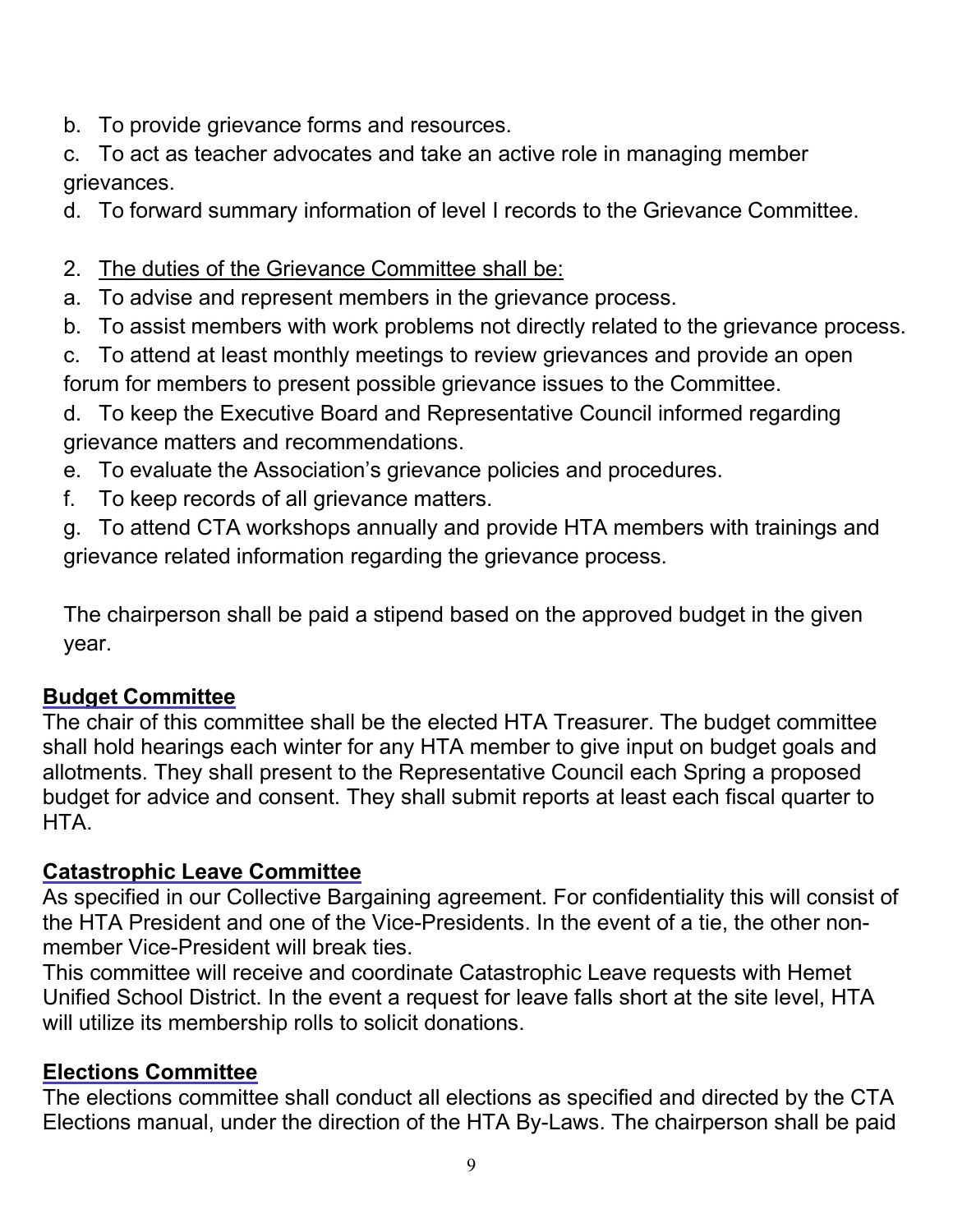a stipend based on the approved budget in the given year. The chair is also responsible for distribution of election materials (ie. ballot boxes, voter rolls, and envelopes), notification of candidates, and processing election challenges

#### **Insurance Committee**

Will serve HTA as specified in Article 8 of the Collective Bargaining Agreement. The chairperson and committee members shall be remunerated an annual stipend based on the approved budget in the given year. They shall report quarterly to HTA.

#### **Bylaws Committee**

A temporary ad hoc committee created by special dispensation of the Representative Council to expire in June 2016.

#### **Negotiations Committee**

The negotiations committee shall meet regularly to fulfill the requirements specified by state law for bargaining. They shall conduct surveys of membership to determine bargaining needs and priorities. They shall report monthly during periods of active negotiations, as needed when negotiations are inactive.

The chairperson and five additional members shall be remunerated an annual stipend based on the approved budget in the given year.

#### **Organizing/Crisis Committee**

The organizing committee shall act to improve communications and build labor capacity to support the unit and bargaining goals. The organizing team will meet at least quarterly to implement organizing goals.

#### **PAC Committee**

The Political Action Committee shall serve to educate voters on school issues, as well as recruit and campaign for local candidates. They shall report to HTA biannually during nonelection years, and at least quarterly during election years.

The PAC Treasurer shall be responsible for all filing statements, and fiduciary responsibilities associated with this position.

The chairperson and Treasurer shall be remunerated an annual stipend based on the approved budget in the given year.

#### **PAR Committee**

As specified in Article 17 of the Collective Bargaining Agreement, a joint committee made up of HTA members and Hemet Unified administrators. Each member will be appointed to serve a term of four (4) years.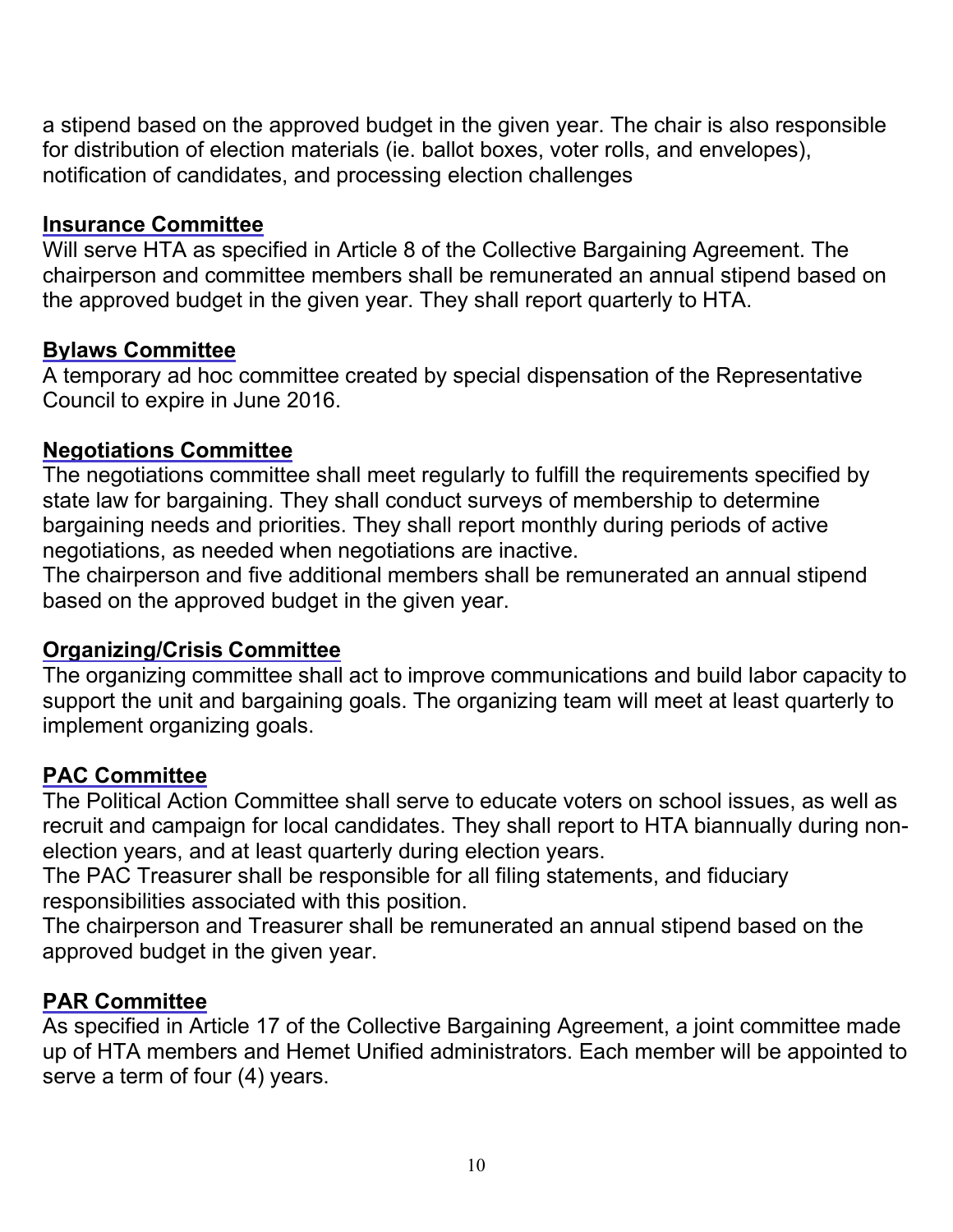#### **Policy Committee**

The policy committee shall consist of a total of five (5) members of the Association and be chaired by a member of the executive board without additional stipend. The purpose of the committee is to hold monthly meetings open to all members in order to gather input on the creation of Association policies. The committee shall engage the membership by providing suggested topics for consideration, an agenda for each meeting, by taking part in objective discussion, and by other means as deemed appropriate by the committee. The committee shall make recommendations for policy guide changes or additions to the representative council, based solely on the input obtained from members during committee meetings.

# **Special Ed Committee**

The Special Education committee will act as special liaisons in communicating special education issues to the HTA body. They will act to communicate state law to members, potential grievance issues to grievance committee, and create a forum for special education issues to be discussed and communicated to the negotiations committee. The chairperson shall be paid a stipend based on the approved budget in the given year.

#### **Retirement Committee**

The retirement committee will consider all matters that may be presented relative to the welfare of the teachers, to the teaching profession, and to the improvement of education. The retirement committee will serve:

- 1. To be an information collecting arm for the Executive Board
- 2. To actively encourage members of HTA to plan wisely and in a timely manner when considering retirement.
- 3. To inform all members of the Association as the status of existing and recent changes in our District Benefits Package pertaining to the Member's retirement options when planning for future retirement from Hemet Unified School District.
- 4. To monitor possible changes in Cal-STRS policy and procedures that may affect member's retirement planning and partner with our CTA Reps to provide Retirement Information sessions with CTA and Cal-STRS.
- 5. To inform and advise Negotiation Committee, as to the status of HTA in comparison to other Teacher Associations in Riverside County, so as to bring about positive change within our Contract as to improve our member's Retirement Benefit Package.

#### **LCAP Committee**

LCAP Committee Meet with the district committee to provide suggestions of items to include or remove from the LCAP, based on a review of the current year document. Committee members shall analyze current programs included within the LCAP and make recommendations to the committee according to that analysis.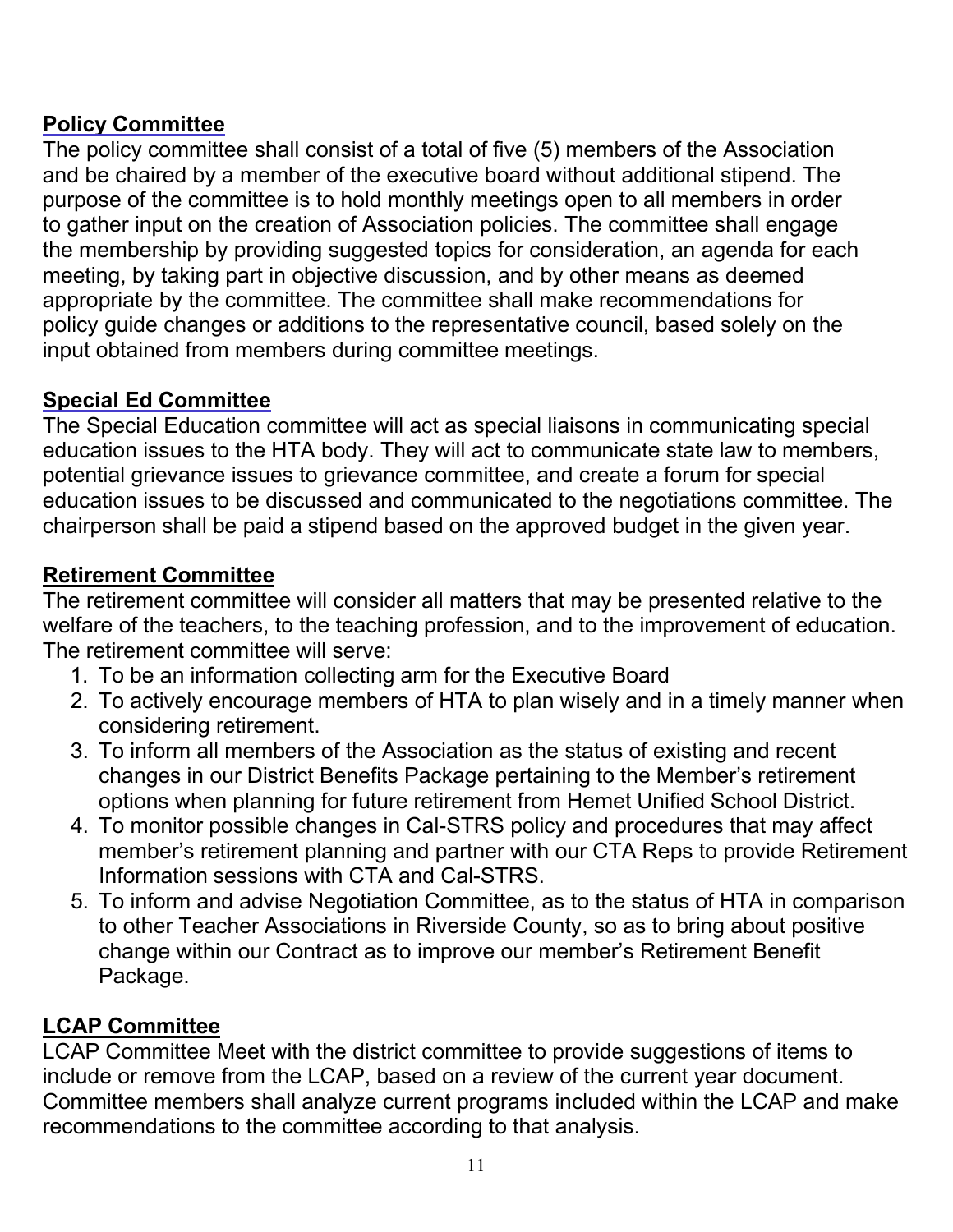Board Approved (Grievance) 2014 Board Approved (Budget, Catastrophic Leave, Elections, Insurance, Bylaws, Negotiations, Organizing/Crisis, PAC, Special Ed.) February, 2016 Updated March, 2016 Board Approved (Retirement) April 2016 Board Approved (updated Insurance) May 2017 Board Approved (Negotiations) Feb 2018 Board Approved (LCAP) Oct 2018 Board Approved (Policy) August 2019 Board Approved (Stipends for committees) April 2021

# **RULE 007: Authorization of Delegates to Conventions and Special Meetings**

1. Representation Authority. No person shall have authority to attend conventions or other professional meetings as an official delegate or representative of the Association unless such representation has been approved by the Executive Board and Representative Council.

2. Reimbursement of Expenses. The Executive Board and Representative Council shall determine the extent to which any such delegate or representative shall receive reimbursement of expenses from the Association.

3. An election for NEA Local Delegates(s) may be waived and the candidate(s) declared elected if, following a period of open nominations, the number of candidates is equal to or less than the number of delegate positions to be filled. This election practice will not generate successor delegates unless the nomination process requires candidates for both regular and successor delegate positions.

Board Approved December, 2015

Updated Board Approval February, 2017

#### **Rule 008: Memorandum of Understanding process (MOU)**

Hemet Teachers Association (HTA) members need to realize that the waiver of contracted rights, for even a single member at even one site, is a serious matter and should be undertaken only with great consideration and thought to fellow members. Any HTA member working full time at a Hemet Unified School District (HUSD) site may apply to the Hemet Teachers Association for a waiver(s) to the existing Collective Bargaining Agreement (CBA). The requested waiver must be specific in nature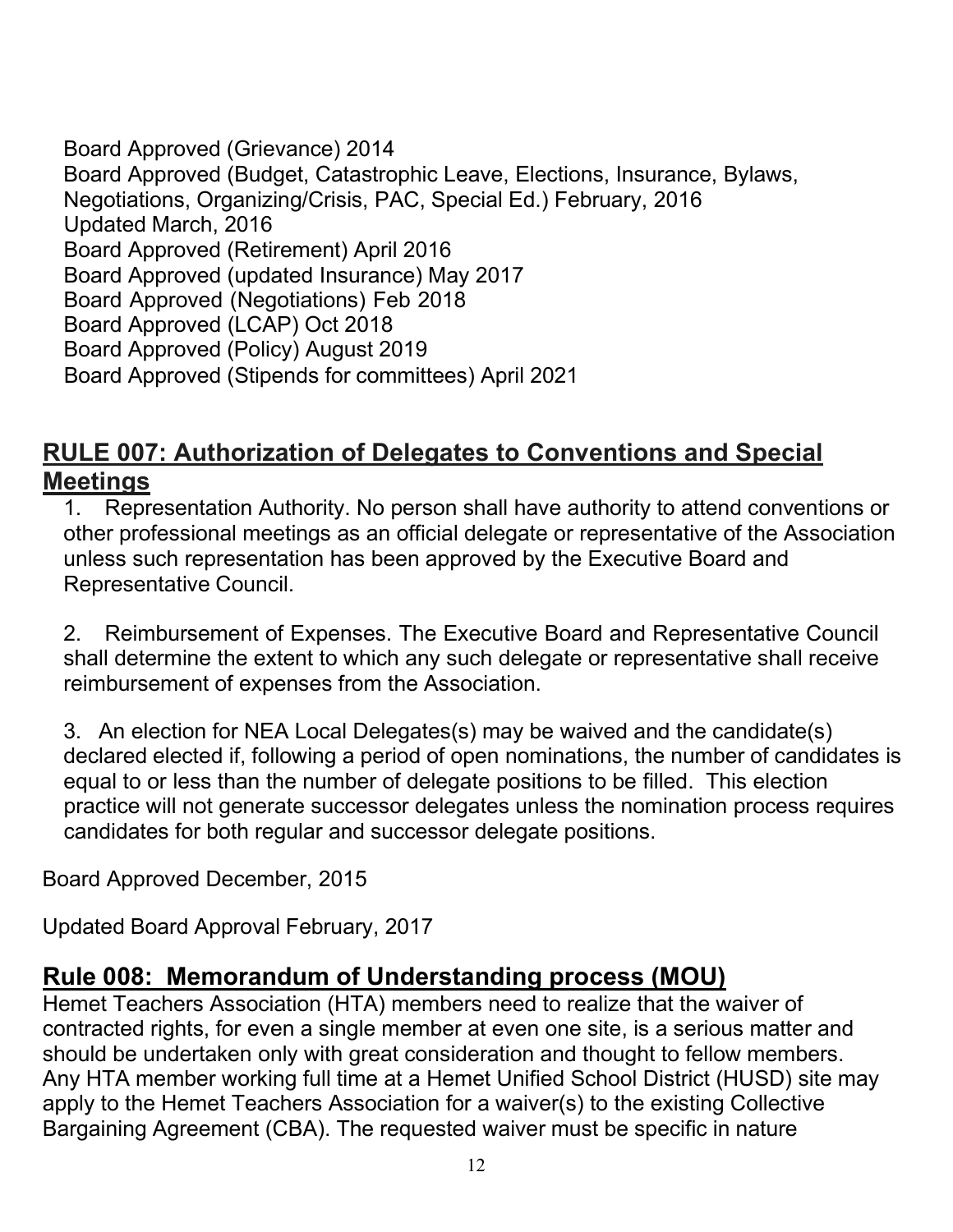addressing specific provisions of the CBA to be addressed and outlining the exact nature of the changes. (Any waiver that changes minutes must specifically address planning/passing time minutes and duties of members during times waived.)

HTA Site reps shall schedule a meeting date to discuss the application with all site bargaining unit members to discuss the proposed changes. Site reps will inform the HTA Executive Board so that they or their representative shall attend such a meeting. Due to privacy considerations, administrators shall not be present during this scheduled meeting. Before an application can be submitted, the HTA site reps shall conduct an on-site vote on the proposed waiver. At least three work weeks prior to the site vote, all members at said site shall be given a copy of the waiver, there shall be a separate vote on each issue proposed on the ballot. The vote shall be by secret paper ballot using a secure ballot box and verified site membership roster provided by HTA and/or secure electronic means that is overseen by the Election's chairperson.

Paper ballots shall be placed in the locked ballot box. All paper and electronic votes shall be counted by the HTA Executive Board.

Waiver requests to the HTA Executive Board for approval may use the following application form, and shall include a copy of the MOU and the official site membership roster used to issue the paper ballots. The waiver shall be considered for adoption when a minimum of seventy-five percent (75%) approval of the total HTA membership at that site is determined by certified ballot results. Less than a seventy-five percent (75%) approval rating voids the application. A failure to vote will be counted as a vote of "no".

All waivers shall be for one (1) school year.

In order to ensure that all parties have sufficient time to apply changes at the beginning of any school year, the completed application form, a copy of the MOU, the official site membership roster, and locked ballot box shall be submitted to HTA Executive Board for approval no later than April 1<sup>st</sup> of each calendar year.

Any such waiver request is subject to approval of both the HTA Executive Board and HUSD before taking effect.

Moved from Bylaws and Board Approved April, 2016 Updated and Board Approved January, 2017 Updated March 2019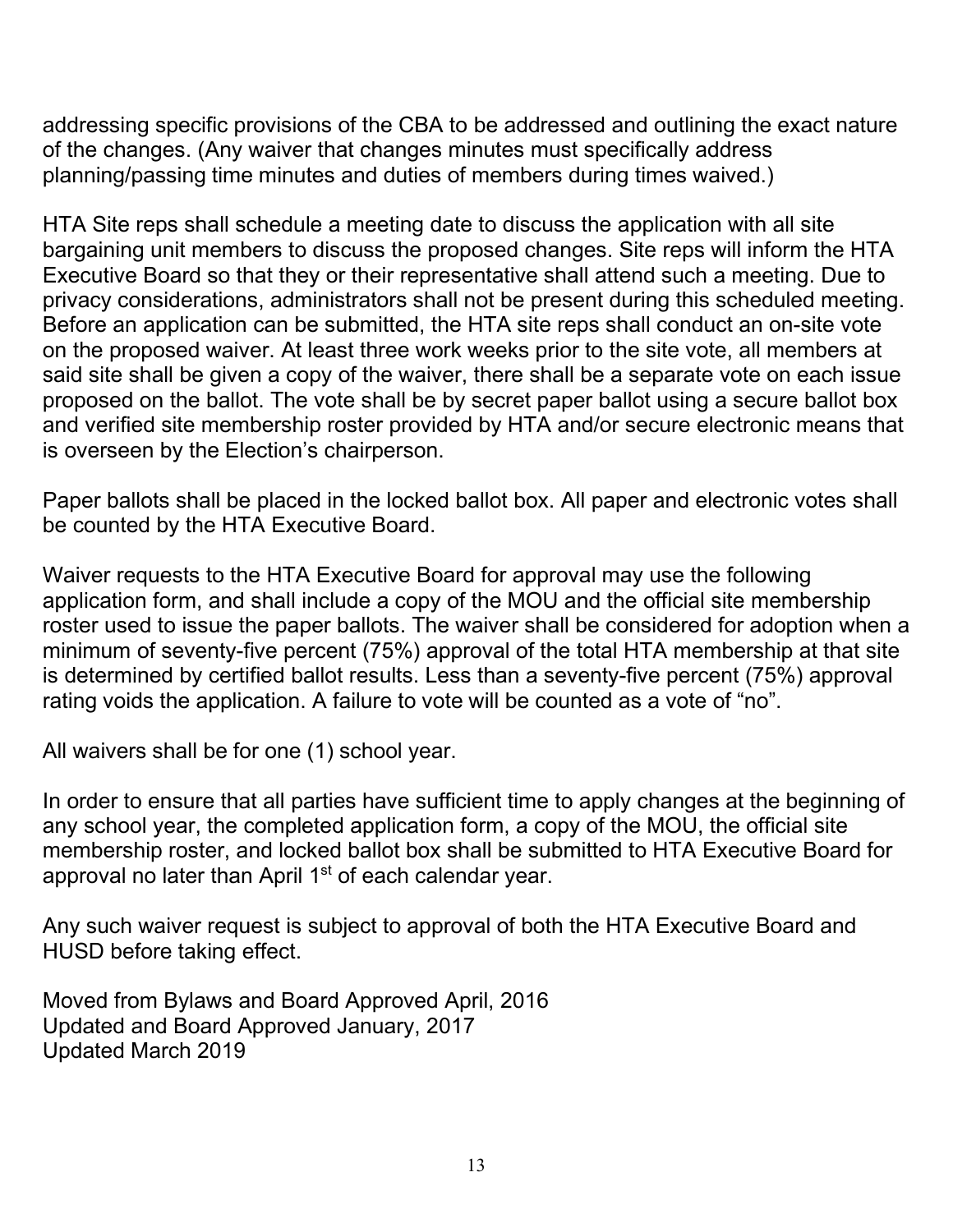#### **Rule 008: MOU Waiver Application Form:**

| Name of site | Date Submitted |
|--------------|----------------|
|              |                |

The HTA members of the site named above are applying to the HTA Executive Board for a waiver of one or more specific provisions of the Collective Bargaining Agreement.

1. Have at least 75% of the HTA members at the site approved of the changes stated in the waiver application? Y N

1a. If so, please attach supporting documentation

2. Which specific articles of the Collective Bargaining Agreement will be affected by this waiver?

3. Specifically what new practices are being proposed by the waiver?

4. Do the proposed new practices involve a change to minutes or duties during the duty day? Y N

4a. If so, attach the proposed new bell schedule to this waiver application. Below, note changes to passing minutes, prep minutes, duty minutes, new duties, and duties for which members will no longer be responsible (if any).

#### **Secondary:**

| <b>Current Daily Passing Minutes:</b>             | Proposed Daily Passing Minutes: |
|---------------------------------------------------|---------------------------------|
| <b>Current Daily Prep Minutes:</b>                | Proposed Daily Prep Minutes:    |
| Elementary:<br><b>Current Weekly Prep Minutes</b> | Proposed Weekly Prep Minutes    |
| <b>Current Weekly Duty Minutes</b>                | Proposed Weekly Duty Minutes    |
| <b>New Duties:</b>                                |                                 |

#### **Duties dispensed with:**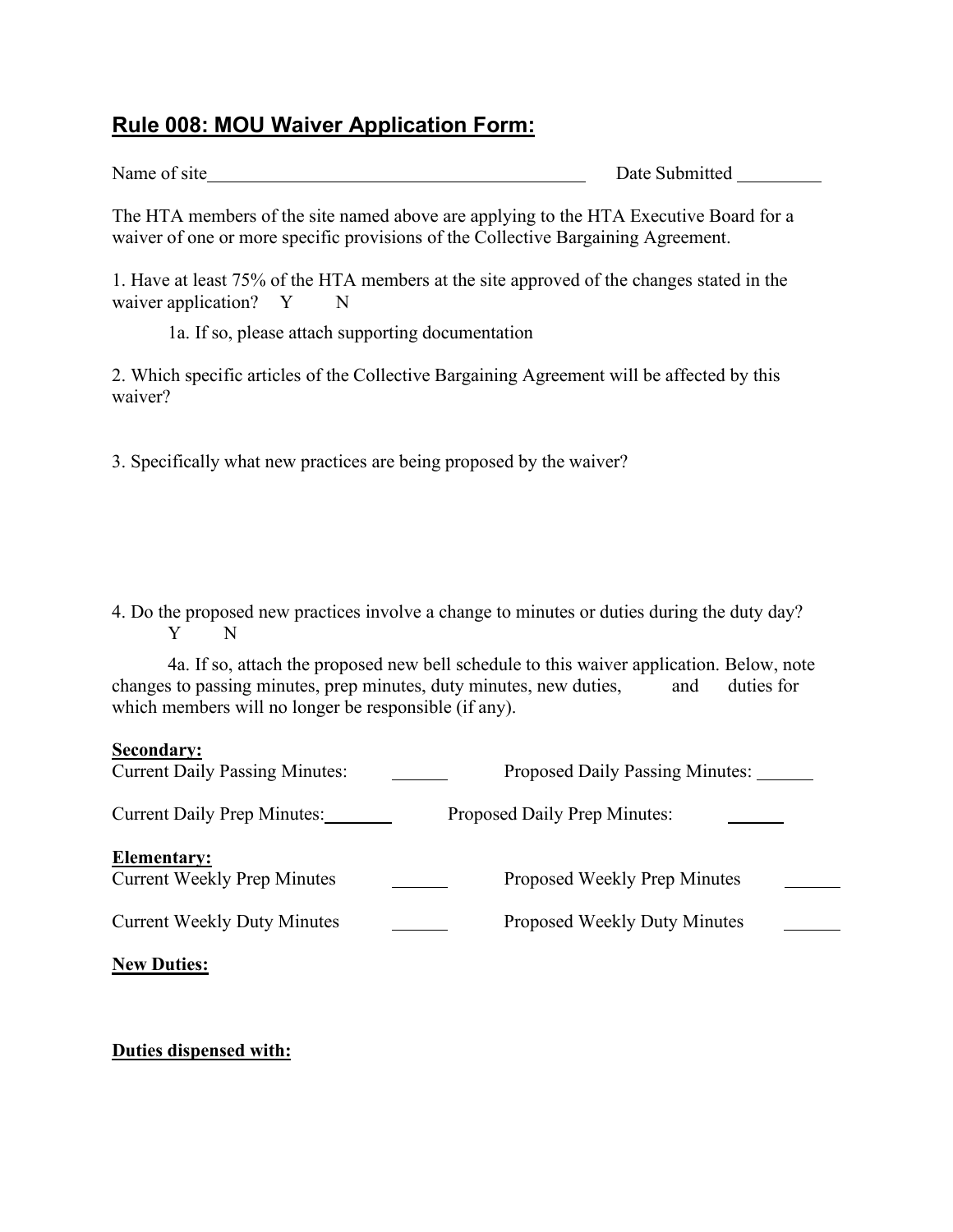# **Rule 009: Executive Spending Limits**

Routine day-to-day expenditures (e.g. bills, rent, payroll) to maintain HTA business will be authorized monthly when financial report is presented at Representative Council. Unexpected one-time expenditures (i.g. repairs on equipment, broken windows) will be authorized up to \$1500 without direct prior approval of Representative Council. Crisis expenditures above the \$1500 threshold will require a majority vote by Representative Council members to authorize expenditure. A special meeting will be held during the school year if special time lines are needed to minimize costs if expenditure is time limited. If crisis occurs during the summer, representatives need to be contacted – via phone to inform members of the crisis and the need for an electronic vote to be conducted. Voting will be conducted via email through a system devised by the 2<sup>nd</sup> Vice President who will collect votes and tabulate vote count. A quorum of 51% of the Representative Council membership must participate in the vote organized by the 2nd Vice President. Voting window will close 48 hours after Representative notification has been sent out. Representatives will be provided an email copy of the results of the vote. Failure to receive a majority vote in favor of the expenditure will result in the issue failing. A quorum is defined as anyone who responds to the e-mail as a yes, no, or present vote.

Moved from Bylaws and Board Approved April, 2016

# **Rule 010: Internal Controls**

Internal controls are to act as safeguards over financial information and provide a checks and balances system for the Executive board and employees of HTA.

- 1. All checks, deposit slips, account numbers, deposit stamps, and any other bank account information will be kept locked. Executive board members have the key to unlock those items and should be in visual contact of said items at all times while unlocked.
- 2. All checks require two signatures by bank approved signers, said signers must sign in the presence of each other.
- 3. All Bank Statements and Credit Card Statements are opened (physically or electronically) and the paper copy is initialed in the presence of at least two Executive board members.
- 4. All extra keys are to be kept locked up, executive board members will have a key to unlock those items.

Board Approved April 2016 Updated March 2021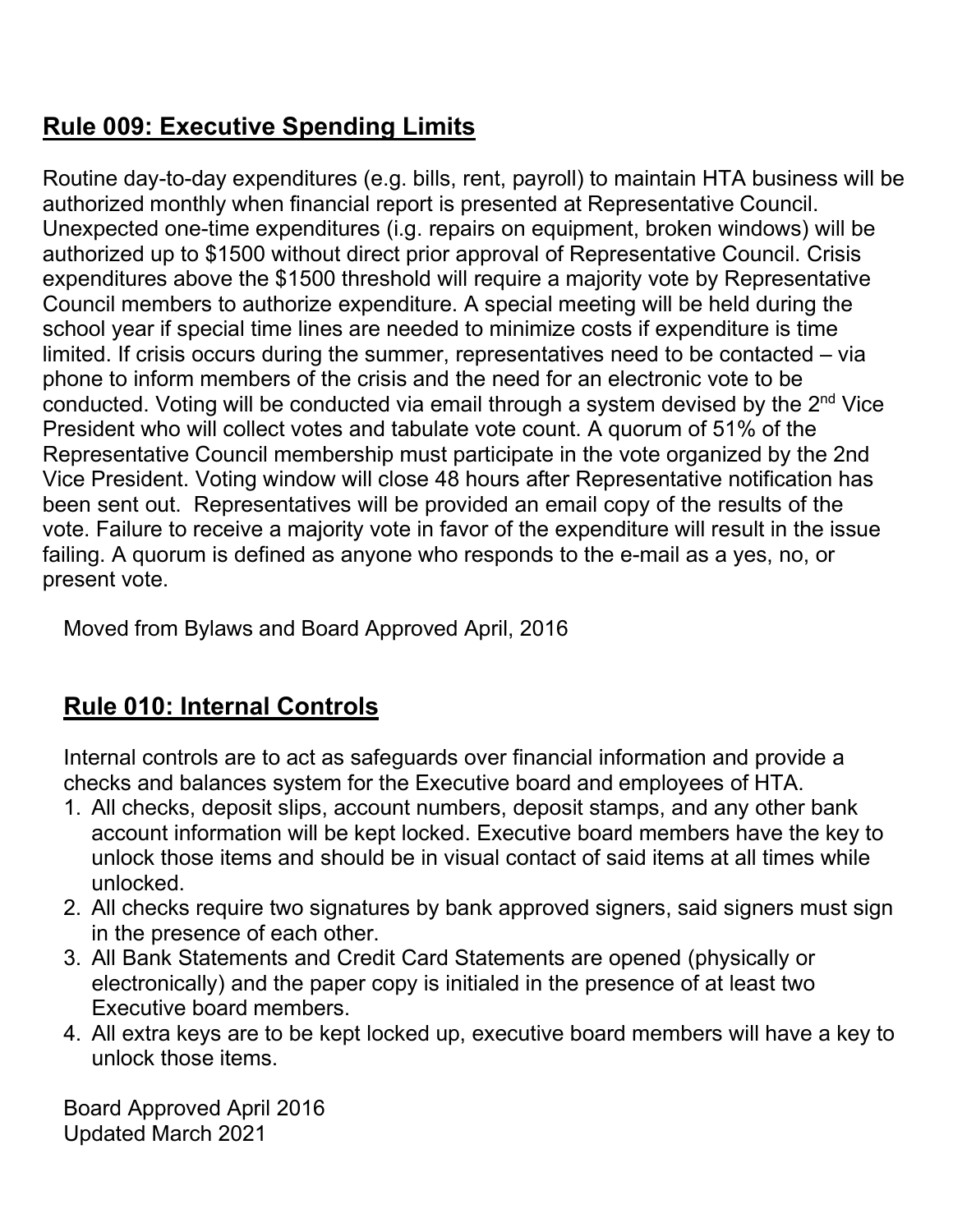# **Rule 011: Union Code of Conduct**

I will not criticize any union colleague except to the individual directly.

If any union colleague is being criticized in my presence, I will confront the criticism and ask that it stop.

I will not participate in any conversations with management that criticizes, or negatively speculates about any union colleague.

I will settle my differences with colleagues within my union.

I will engage in debate, offer others every opportunity to debate and respect minority viewpoints, but I will observe and support the majority mandate of my union.

Board Approved May 2017

# **Rule 012: Conference Attendance Procedure**

1. Members seeking HTA to reimburse them for conference attendance shall provide a written request to the executive board prior to registering for the conference, to include the following:

- The member's name, assignment, school site all relevant details including, but not limited to:
	- **Location**
	- Cost (Conference Fee)
	- Name of organization hosting the conference
	- Hotel information (including cost of double-occupancy room) at the conference site or in close proximity to the conference event

2. The member agrees to **present** those details of the conference that the member deemed most valuable to other members at the site. This could be a part of the collaboration process at a site or across sites.

3. HTA shall reimburse up to 100% of the difference between the conference registration fee and grant amount (if a grant has been awarded) and other expenses as per Standing Rule 001, once approval to attend and receive reimbursement has been formally granted by the executive board.

4. Attendance to a conference must be in alignment with HTA's organizational priorities and/or budget goals. The organizational priorities are: meaningful participation in the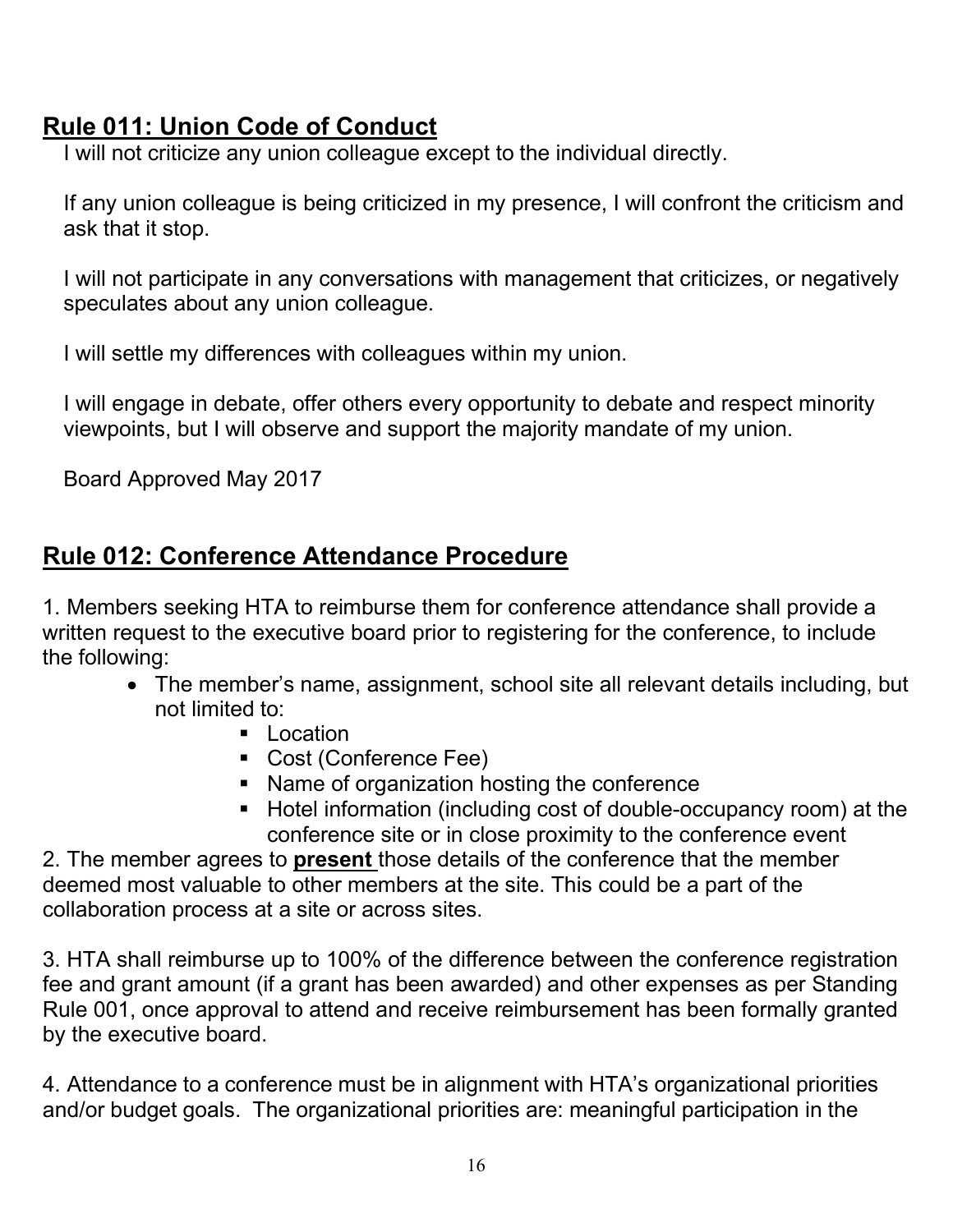LCAP process, Communication, and Membership Engagement. The budget goals are: to promote organizational leadership and the training of members.

5. Priority approval to attend the CTA Good Teaching shall be given to 2-person teams from the same site or grade level that have not attended that conference previously and who are willing to share a hotel room.

6. The Executive Board and Committee chairs are encouraged to attend an annual leadership conference, subject to this policy and Standing Rule 001.

7. Site Reps are encouraged to attend conferences that reflect HTA's organizational priorities and budget goals. Every attempt should be made to include a member from the rep's site who is not also a rep.

8. For the purpose of this policy, the NEA RA shall not be considered a conference due to the special attendance process and separate budgetary resources involved.

9. In an effort to observe budgetary guidelines set forth by the budget committee, the executive board shall make every attempt to allocate the budget for conference reimbursement equally over both halves of the school year.

Board approved November 2017 Updated April 2018 Updated April 2019 Updated September 2021

#### **Rule 013: Staggered Terms**

For the benefit of staggering Executive Board terms, the office of First Vice-President and Treasurer will be for a term of one (1) year for the Spring 2019 elections **only.** Beginning with the 2020 election, First Vice-President and Treasurer will resume two (2) year terms and will continue to be elected on any even numbered calendar year.

Board approved February 2019

#### **Rule 014: Action During States of Emergency**

In the event that a government entity declares a state of emergency that limits or eliminates opportunities for our members to meet, the Executive Board is empowered to take action they deem appropriate to ensure that the Association is able to conduct business and fulfill its responsibilities.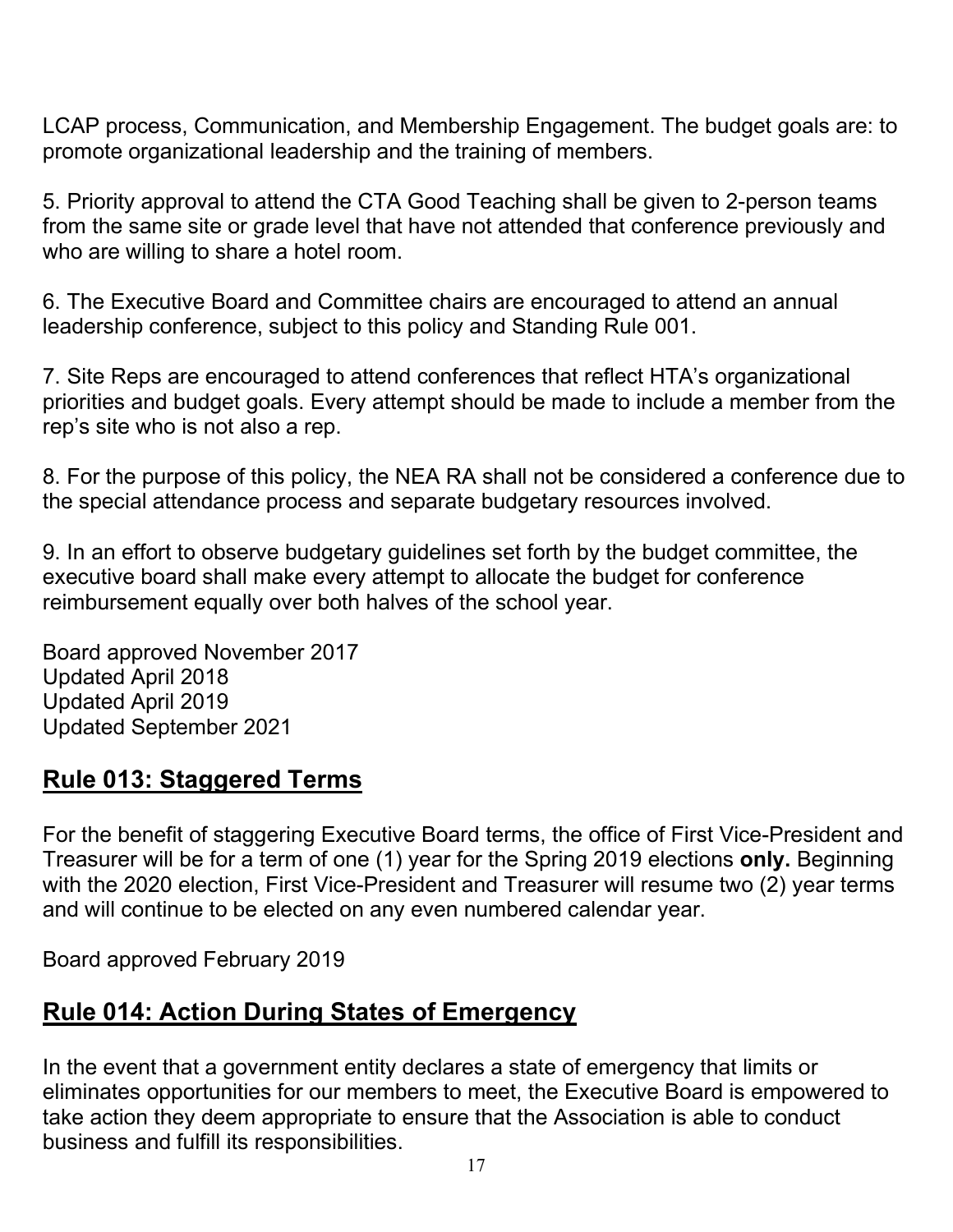Board approved April 2020

# **Rule 015: BIPOC Representation**

Active members who identify as black, indigenous, or a person of color (BIPOC) shall have access to the nearest person of color representative in cases where racial discrimination on the part of the district is suspected.

Board approved May 2021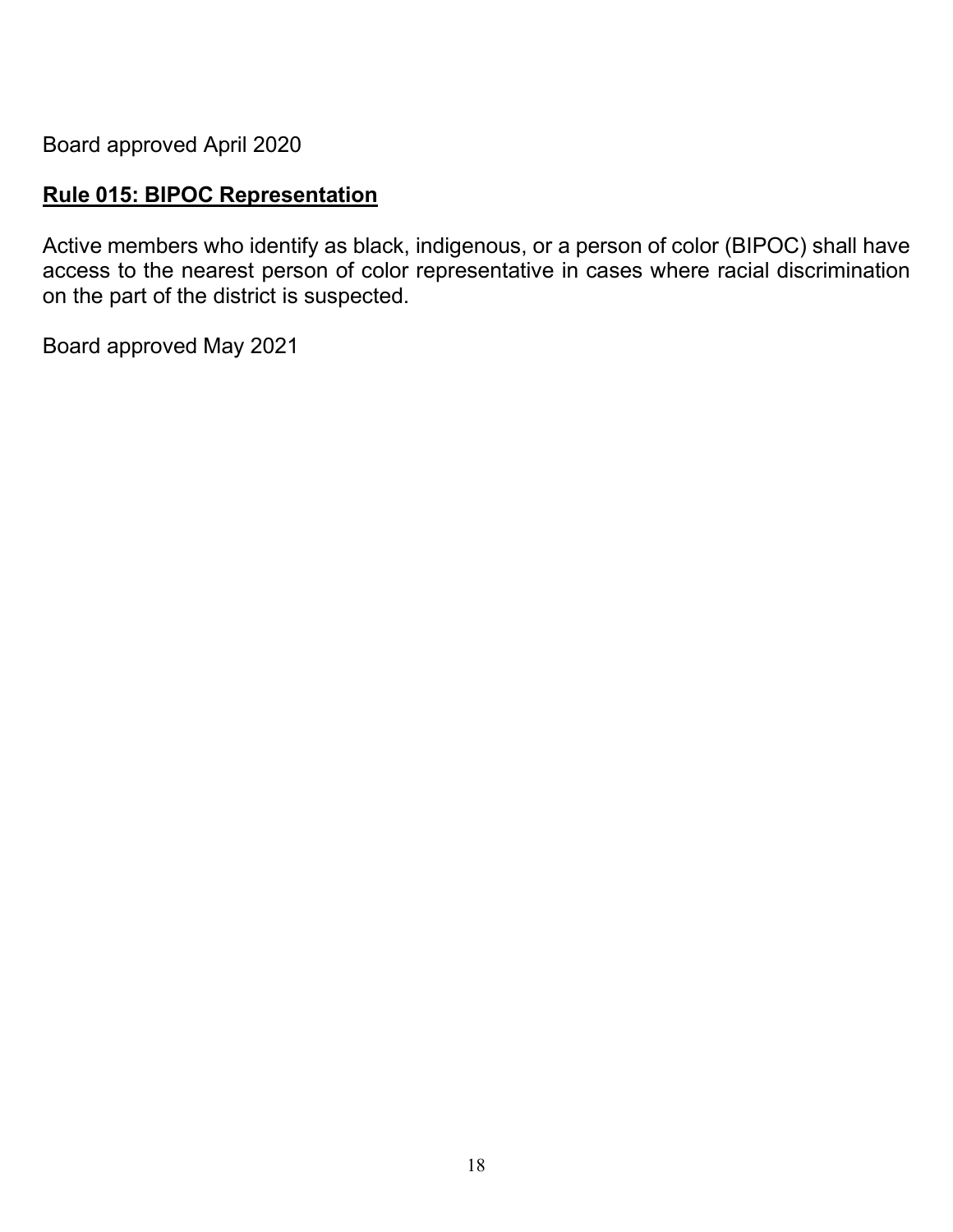# **APPENDIX A**



# **I HEARBY UNDERSTAND AND AGREE THAT:**

- All keys issued to me by the Hemet Teachers Association remain the property of the Hemet Teachers Association and are to be returned at the end of the elected term as an Association Officer, or the termination of Employment Contract with the Association.
- I will ensure the keys are either in my possession or appropriately secured at all times.
- I will not loan, duplicate, or use the keysissued to me in any unauthorized manner.

SIGNED: DATE: DATE: DATE: DATE: DATE: DATE: DATE: DATE: DATE: DATE: DATE: DATE: DATE: DATE: DATE: DATE: DATE: DATE: DATE: DATE: DATE: DATE: DATE: DATE: DATE: DATE: DATE: DATE: DATE: DATE: DATE: DATE: DATE: DATE: DATE: DATE

| <b>HEMET TEACHERS ASSOCIATION KEYS</b> |                                                                                                                                                                                                                                                                                             |  |  |
|----------------------------------------|---------------------------------------------------------------------------------------------------------------------------------------------------------------------------------------------------------------------------------------------------------------------------------------------|--|--|
|                                        | DATE:                                                                                                                                                                                                                                                                                       |  |  |
|                                        | Front Door_________ Mailbox_______ Alarm Password_________ Alarm Code ________<br>File Drawer Check Drawer                                                                                                                                                                                  |  |  |
|                                        | ISSUED BY: North Contract of the Second Second Second Second Second Second Second Second Second Second Second Second Second Second Second Second Second Second Second Second Second Second Second Second Second Second Second<br>DATE:<br>RETURNED TO: NAMEL AND TO A RETURNED TO:<br>DATE: |  |  |
|                                        | $10^{-7}$                                                                                                                                                                                                                                                                                   |  |  |